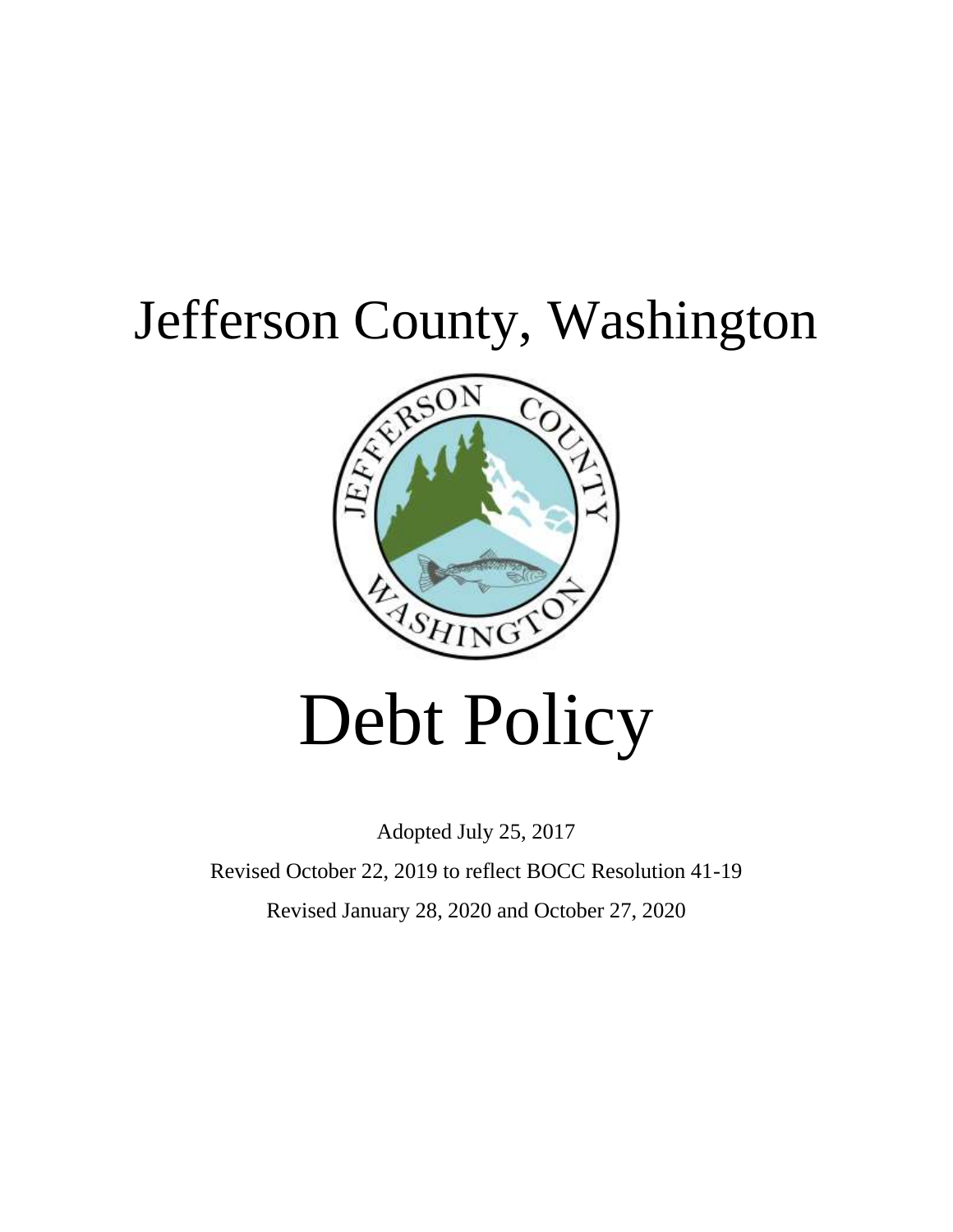## Contents

| Lease Purchase, Certificates of Participation (COPS), or Other Financing Contracts 6 |  |
|--------------------------------------------------------------------------------------|--|
|                                                                                      |  |
|                                                                                      |  |
|                                                                                      |  |
|                                                                                      |  |
|                                                                                      |  |
|                                                                                      |  |
|                                                                                      |  |
|                                                                                      |  |
| Lease Purchase, Certificates of Participation (COPS), or Other Financing Contracts 7 |  |
|                                                                                      |  |
|                                                                                      |  |
|                                                                                      |  |
|                                                                                      |  |
|                                                                                      |  |
|                                                                                      |  |
|                                                                                      |  |
|                                                                                      |  |
|                                                                                      |  |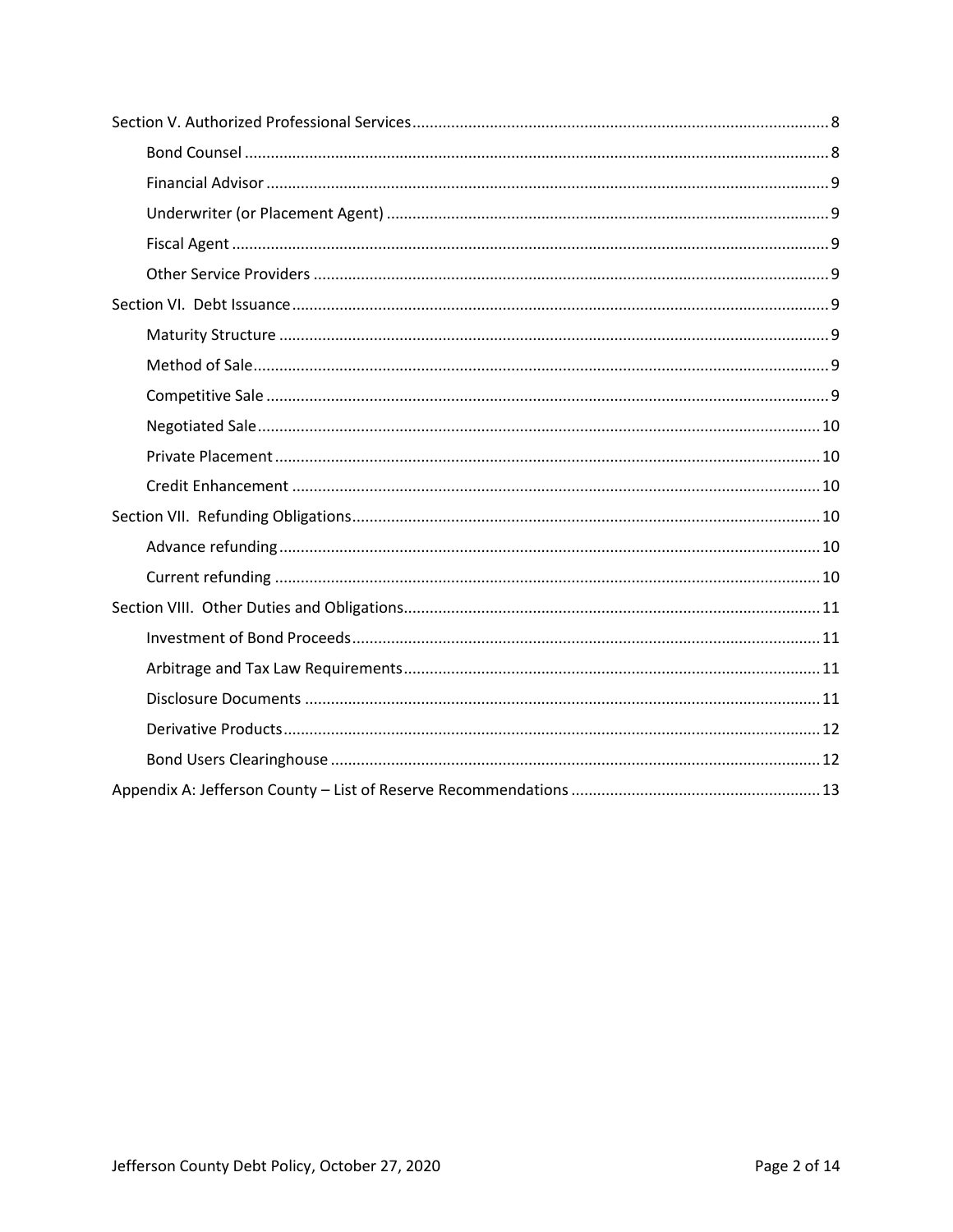## <span id="page-3-0"></span>Section I. Introduction

#### <span id="page-3-1"></span>Purpose and Overview

The Debt Policy for Jefferson County is established to help ensure that all debt is issued both prudently and cost effectively. The Debt Policy sets forth comprehensive guidelines for the issuance and management of all financings of Jefferson County. Adherence to the policy is essential to ensure that the County maintains a sound debt position and protects the credit quality of its obligations.

#### <span id="page-3-2"></span>Roles and Responsibilities

In accordance with RCW 36.48.070, the **Finance Committee** (consisting of the Treasurer as Chairperson, the Auditor as Secretary, the Chair of the County Legislative Authority, and referred to hereafter the "Finance Committee" or "Committee") has been established. It shall be the duty of this committee to approve the County debt policy and to make appropriate rules and regulations for the carrying out of the provisions of RCW 36.48.010 through 36.48.060 not inconsistent with the law. In accordance with State law, the Committee shall adopt a Debt Policy, (chapter 36.48.070 RCW) which shall be reviewed and updated at least every four years.

The **County Commissioners** shall initiate all debt issuance upon request of the County Administrator. Any debt issued by the County shall be incurred in accordance with a Resolution adopted by the County Council (chapter 39.46 RCW).

The **County Administrator** and the County Central Services Director may attend Finance Committee meetings and provide advice to the Finance Committee. The County Administrator may designate the Central Services Director or other qualified personnel as his designee to complete the functions detailed in this policy on behalf of the County Administrator. The County Administrator shall make a recommendation to the Board of County Commissioners on all requests for action on financing based on requests from elected officials or department heads or in accordance with the County's Capital Improvement Plan (CIP). The County Administrator shall recommend if long-term debt should be issued and if so, will recommend a debt repayment term that is less than or equal to the expected useful life of the facility/project. The Administrator will recommend the amount of net proceeds required and whether the debt will be voted general obligation bonds or limited tax general obligation bonds. See Section IV for additional types of debt.

The County shall develop a Capital Improvement Plan (CIP) that lists the capital projects and needs of the County for a five year period, to be reviewed and updated biennially. The plan shall include a description of each project or need identified, the projected cost and timing of the project, and preliminary sources of funds identified for payment of the project. Prior to seeking financing for new capital projects the County shall ensure existing debt service obligations and county operations are sufficiently funded. In addition, the County should ensure that existing capital assets are well maintained and preserved. Finally the County should acquire new assets based on the greatest need and only when it has the capacity to service new debt and to maintain the new assets.

Priorities shall be established based upon (1) the need for the project, in order to provide required County services, (2) availability of funding or debt repayment source, and (3) availability of staff to carry out the project in the time frames specified.

The **County Administrator** shall coordinate the biennial update of the CIP.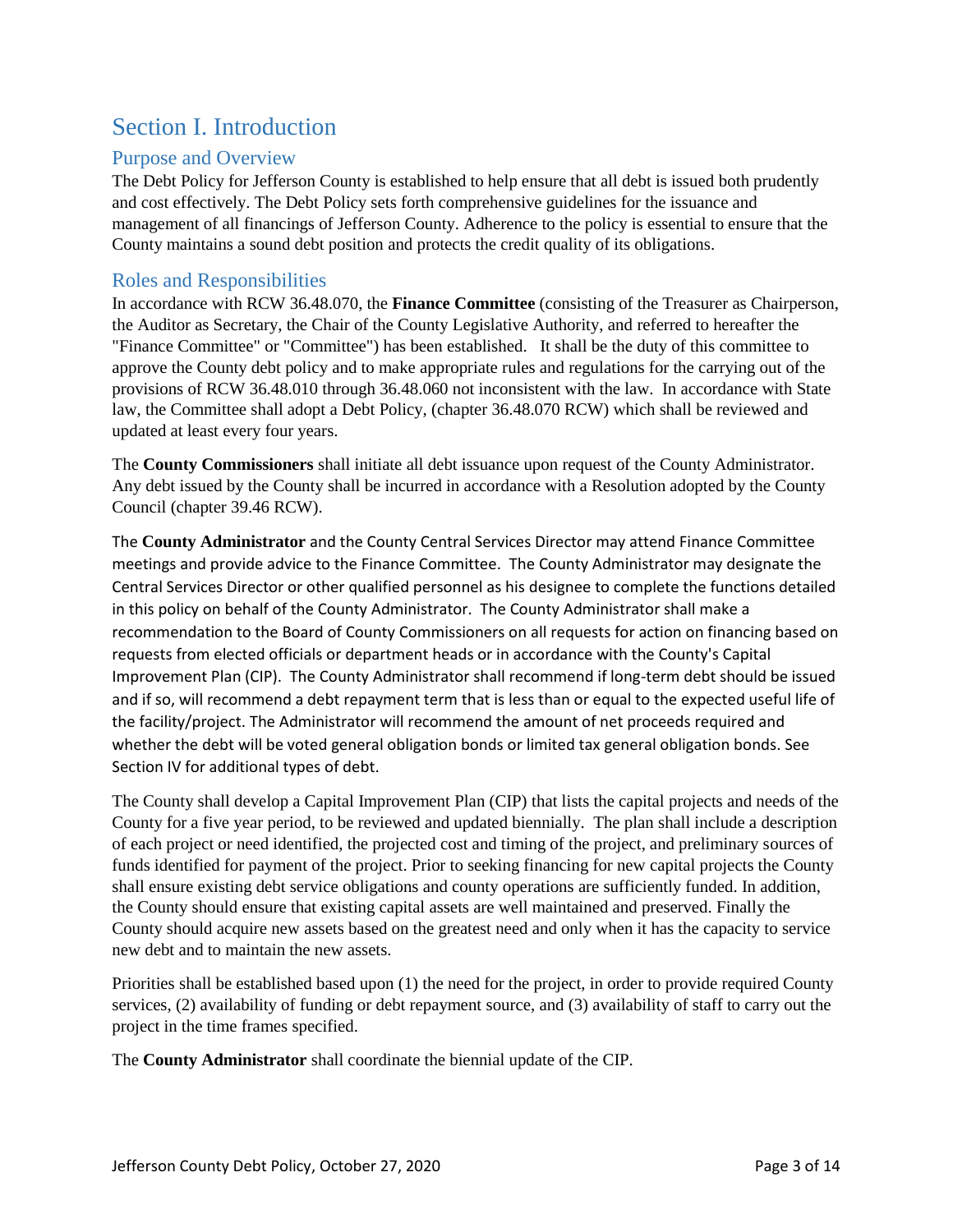The **County Administrator and the** *County Treasurer* shall perform the activities and services required for the issuance of debt, in consultation with required professionals and other service providers. They will represent the County to the rating agencies.

The **County Administrator** shall inform the County's Finance Committee of all debt issuance plans.

The **County Treasurer** shall coordinate the debt issuance activities, shall inform the Finance Committee of the status of all financings in process, and shall ensure that all debt service items are included in the biennial budget.

The **County Treasurer** shall be notified at least 30 days in advance of authorization of the issuance of bonds or the incurrence of other certificates of indebtedness (chapter 39.46.110 RCW). The County Treasurer shall select the financial advisor (if any) and the bond underwriter consistent with the County's general authority to contract and Chapter 3.55 JCC; determine best method of sale for each issue; act as Jefferson County's liaison to the selected financial advisor and/or bond underwriter; provide the County Administrator with appropriate information for Commissioner's agenda items necessary to adopt the debt issue ordinance; and represent the County at bond closings.

The **County Treasurer** shall receive any bond proceeds on behalf of the County and shall provide for the timely payment of principal of and interest on all debt; ensure that the fiscal agent receives funds for payment of debt service on or before the payment date; and the payment of the County's debt service.

The **County Treasurer and County Administrator** shall supply all necessary financial information for the debt issue; and prepare or review, and sign disclosure documents, such as official statements and continuing disclosures. The County Treasurer shall be responsible for continuing disclosure requirements. The County shall provide certain financial and operating information annually to the Municipal Securities Rulemaking Board (the "MSRB") and provide notice to the MSRB of certain events pursuant to any Continuing Disclosure undertakings entered into with Underwriters per 15c2-12 regulations.

The **County Treasurer and County Administrator** shall monitor Jefferson County's financial status. On an ongoing basis, the County Treasurer and County Administrator shall also evaluate the impact of capital spending, operations, and debt service on the financial condition of the County. If a "material event" occurs or if there is a likelihood that a material event will occur, the County Administrator will immediately notify the County Treasurer and County Commissioners of the circumstances.

The *County's Prosecuting Attorney* **working with the County Treasurer** shall appoint Bond Counsel (RCW 36.27.020 and RCW 36.27.040)

## <span id="page-4-0"></span>Section II. Ethical Standards Governing Conduct

The County Commissioners, the County Administrator, the members of the Finance Committee, and the Prosecuting Attorney shall adhere to standards of conduct as stipulated by the following:

- $\triangleright$  Jefferson County Personnel Administration Manual Chapter 4; Code of Ethics and Appendix B
- $\triangleright$  Public Disclosure Act, chapter 42.17 RCW; and
- Ethics in Public Service Act, chapter 42.52 RCW.

## <span id="page-4-1"></span>Section III. Credit Objectives

The County will seek to maintain a credit rating or ratings for all categories of debt that will not compromise delivery of basic County services and achievement of the County's policy objectives. It shall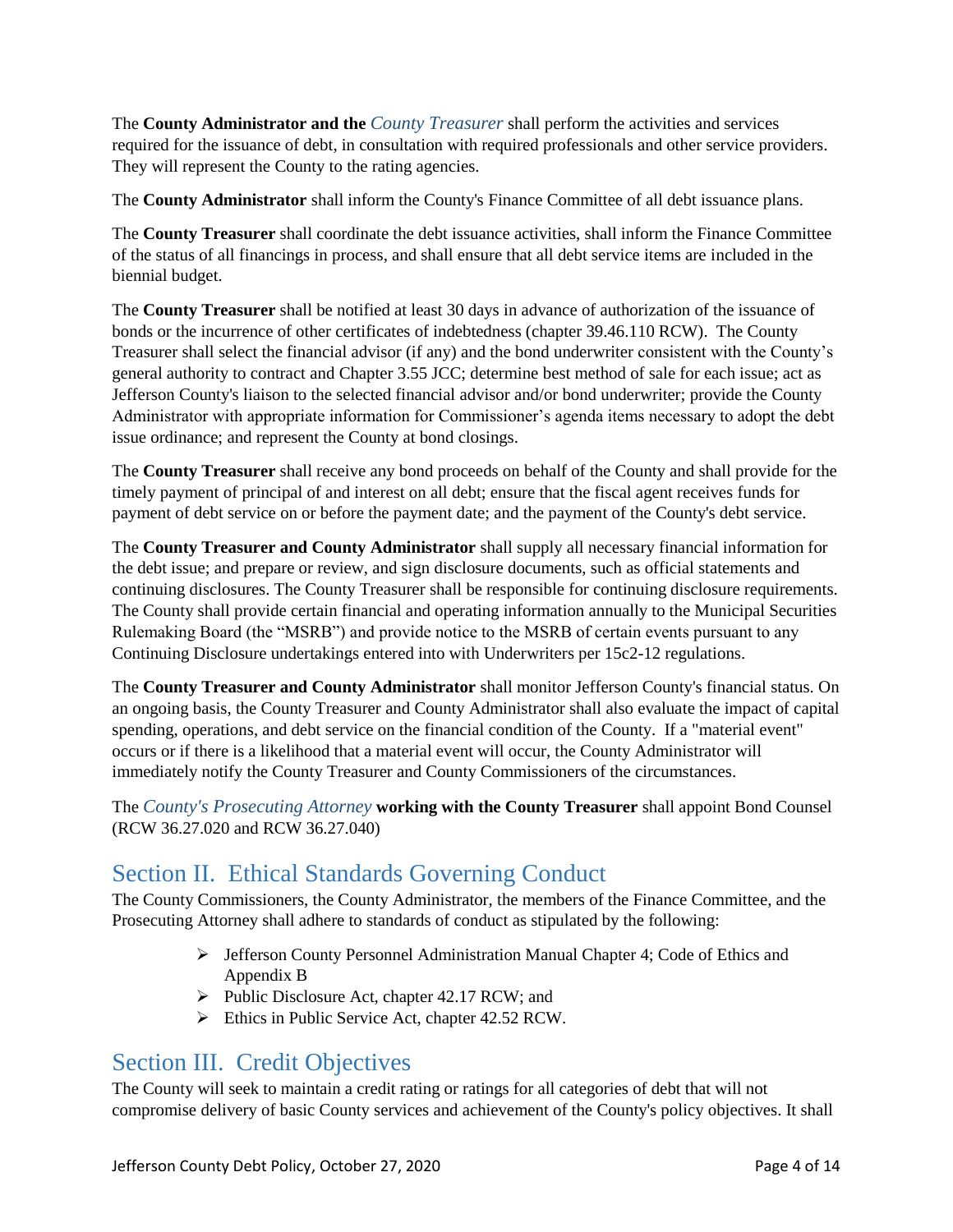be the County's goal to maintain at least one long-term general obligation bond rating in the "AA" category or higher. Any change to the minimum credit quality level goal for the County shall be established by the County Commissioners by resolution.

Consistent with maintenance of its current "AA" general obligation rating, the County shall maintain an undesignated balance (i.e., unrestricted cash) in its general fund (or any related reserve fund that may be created for this purpose), at least equal to 10% of its budgeted general fund expenditures. Jefferson County has consistently held an undesignated balance over 15%. Additional policies intended to support the maintenance of the County's current ratings are contained throughout this Debt Policy and include:

- 1) Length of debt and payback goals;
- 2) Purpose, type and use of debt;
- 3) Capital Improvement Plan;
- 4) A Resolution for Reserve Recommendations of all funds (Appendix A of this Policy); and
- 5) A policy for building a Revenue Stabilization Reserve of up to 5% of general fund expenditures, above and beyond the aforementioned 10%.

## <span id="page-5-0"></span>Section IV. Legal Governing Principles, Type, Purpose and Use of Debt Legal Governing Principles

<span id="page-5-1"></span>In the issuance and management of debt, Jefferson County shall comply with the state constitution and with all other legal requirements imposed by federal, state, and local rules and regulations, as applicable.

**State Statutes** - Jefferson County may contract indebtedness as provided for by RCW 39.46. Indebtedness is subject to the limitations on indebtedness provided for in RCW 39.52 and Article VIII of the Washington State Constitution. Bonds evidencing such indebtedness shall be issued and sold in accordance with RCW chapter 39.46.

**Federal Rules and Regulations** - The County shall issue and manage debt in accordance

with the limitations and constraints imposed by federal rules and regulations, including Internal Revenue Code of 1986, as amended; the Treasury Department regulations thereunder; and the Securities Acts of 1933 and 1934.

**Local Rules and Regulations** - The County shall issue and manage debt in accordance with the limitations and constraints imposed by local statutes, charters, resolutions, rules and regulations.

#### <span id="page-5-2"></span>Permitted Debt by Type

The County may legally issue debt using only the debt instruments described below. Each financing option requires the formal approval of the County Commissioners through a resolution.

<span id="page-5-3"></span>*Unlimited Tax General Obligation Debt* is backed by the full faith and credit of the County and is secured by general fund revenues and voted excess tax levies collected by the County.

<span id="page-5-4"></span>*Limited Tax General Obligation Debt* is secured by regular tax levies and revenues, and includes all types of obligations whether lease-purchase, financing contracts, loans, bonds or other payment obligations. Rental leases are not considered debt, but financing leases are. Any financing of the County completed through the LOCAL Program (discussed below) will constitute general obligation debt.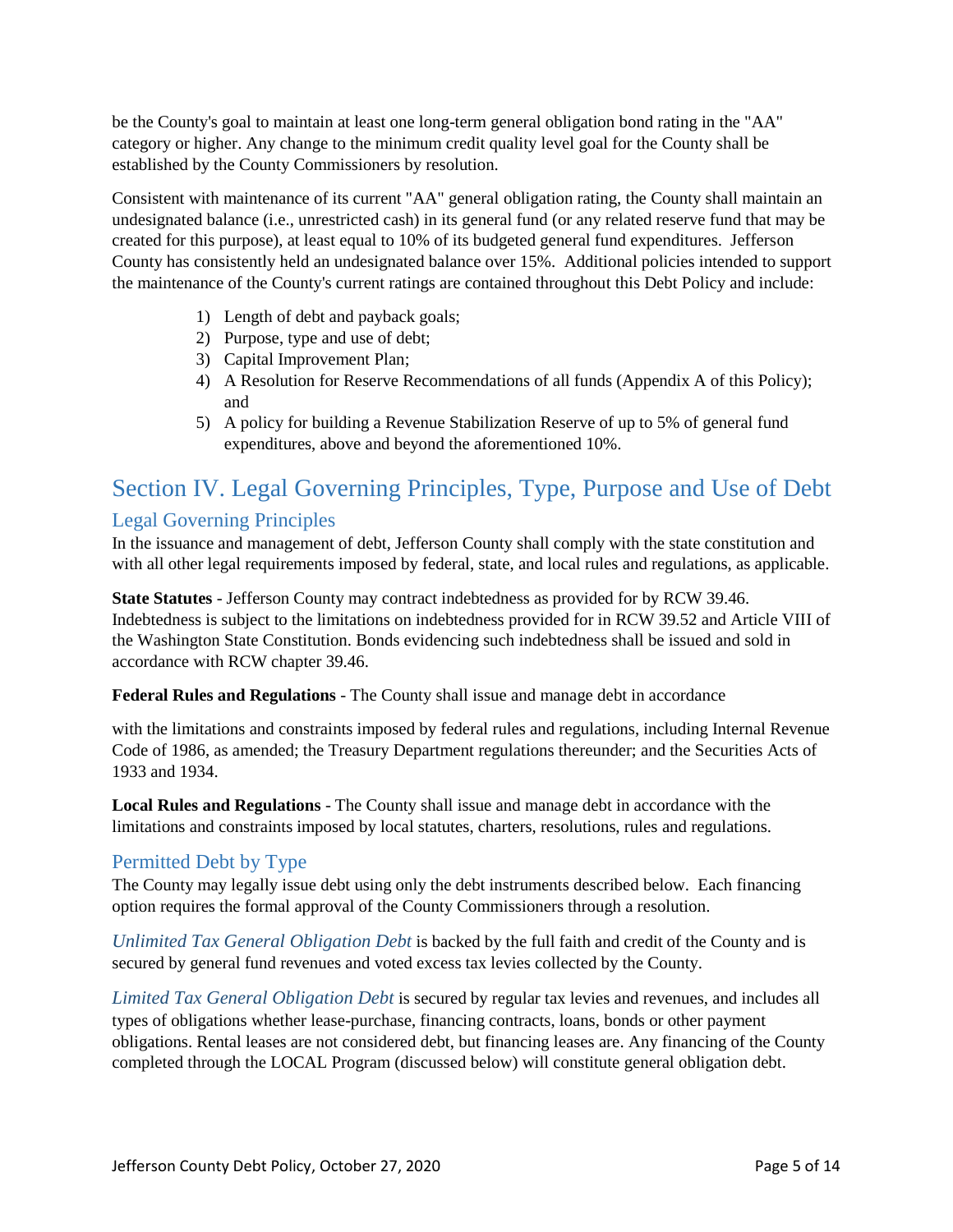<span id="page-6-0"></span>*Revenue Bonds* - The County is authorized to sell Revenue Bonds by County Commissioners' resolution, in accordance with Section 3.16 of the County Code. Debt service coverage, reserve levels and other covenants associated with the issuance of revenue bonds will be determined on a case by case basis in consultation with the County's financial advisor (if any) and/or underwriter with the goal of providing sufficient protection to the County and bond market acceptance.

<span id="page-6-1"></span>*Special Assessment Bonds* -The County is authorized to sell assessment-backed obligations, based on the formation of special districts such as road improvement districts (RIDs) and local improvement districts (LIDs) the formation of which is detailed under chapter 36.88 RCW, subject to the approval of the County Commissioners.

<span id="page-6-2"></span>*Local Option Capital Asset Lending (LOCAL) Program Debt* - The County is authorized to enter into a financing contract with the Office of the State Treasurer under chapter 39.94 RCW, subject to the approval of the County Commissioners.

<span id="page-6-3"></span>*Lease Purchase, Certificates of Participation (COPS), or Other Financing Contracts* - The County is authorized to enter into capital leases subject to the approval of the County Commissioners. These represent general obligations of the County. Other financing contracts include property acquired subject to real estate contract.

<span id="page-6-4"></span>*Short Term Debt* – The County is authorized to sell short term debt under Chapter 39.50 RCW, subject to the approval of the Board of Commissioners. Short term obligations can take the form of bond anticipation notes, tax anticipation notes, revenue anticipation notes, grant anticipation notes, a bank line of credit, or registered warrants (Chapter 39.50 RCW).

<span id="page-6-5"></span>*Variable Rate Obligations*– The County is authorized to sell obligations with variable interest rates under Chapter 39.60 RCW, subject to the approval of the Board of Commissioners. (Chapter 39.60 RCW)"

#### <span id="page-6-6"></span>Purpose for Borrowing

The County shall issue long-term debt solely for the purpose of design, acquisition and construction of capital projects, and acquisition of other capital items, as defined in the Capital Improvement Plan.

<span id="page-6-7"></span>*Unlimited Tax General Obligation Bonds* - The County shall use Unlimited Tax General Obligation Bonds for capital purposes, when the project has broad support by the County's residents, or the use of an excess tax levy is necessary for debt service payments.

<span id="page-6-8"></span>*Limited Tax General Obligation Bonds* - The County shall use Limited Tax General Obligation Bonds for general county purposes, when a specified repayment source has been identified within existing revenue sources, through new revenue sources, or in the event of an emergency.

<span id="page-6-9"></span>*Revenue Bonds* -The County shall use Revenue Bonds for the purpose of financing construction or improvements to facilities of enterprise systems operated by the County, in accordance with a system and plan of improvements. The enterprise systems must be an established system legally authorized for operation by the County.

<span id="page-6-10"></span>*Special Assessment Bonds* -The County shall use Special Assessment Bonds to finance projects that will provide special benefit to certain property owners.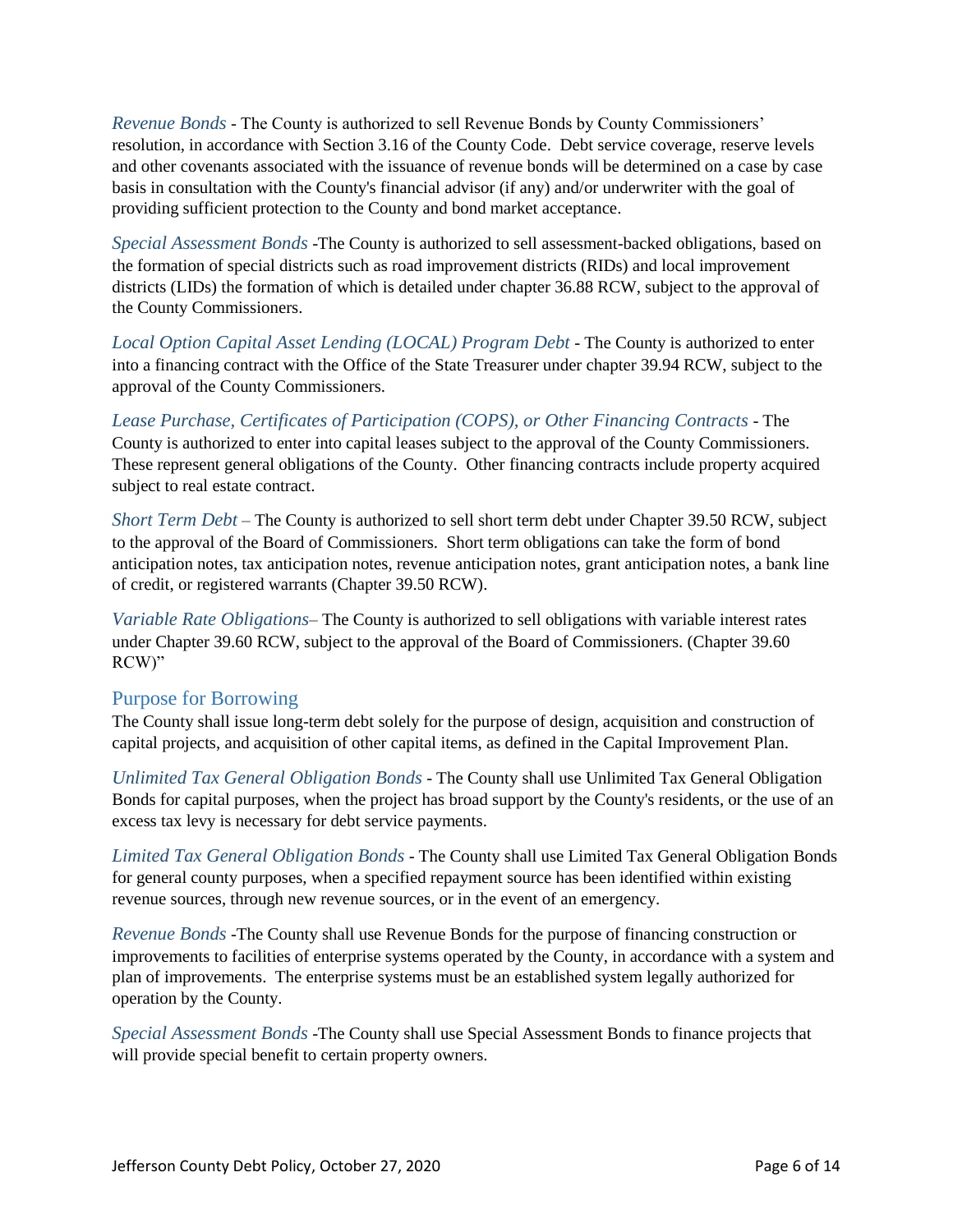<span id="page-7-0"></span>*Local Option Capital Asset Lending (LOCAL) Program Debt* - The County shall use LOCAL Program Debt as it allows pooling of smaller equipment financing and certain real estate project needs into larger offerings of securities, and allows local government agencies the ability to finance equipment needs through the State Treasurer's office, subject to existing debt limitations and financial consideration.

<span id="page-7-1"></span>*Lease Purchase, Certificates of Participation (COPS), or Other Financing Contracts* - In addition to LOCAL, the County shall consider other lease purchase or other financing contracts when deemed to be cost effective.

<span id="page-7-2"></span>*Short Term Debt* - The County shall use Short Term Debt (obligations of less than 1 year) to provide interim financing for capital projects (in conjunction with the development of a long term financing plan) and to provide necessary liquidity.

To manage Jefferson County's cash flow, the County Treasurer may make loans with a term of twelve months or less to any Jefferson County fund from another fund. The County Treasurer may make loans from any Jefferson County fund from another fund with a term of greater than twelve months with County Commissioners' approval.

#### <span id="page-7-3"></span>Legal Debt Limitations

The County shall issue debt with an average life less than or equal to the useful life of the assets being financed. In no case will the term of any financing exceed the life of the asset being financed. Unless otherwise stated in law, the final maturity of the debt shall be no longer than 40 years (RCW 39.46.110).

<span id="page-7-4"></span>*Unlimited Tax General Obligation Debt* is payable from excess tax levies and is subject to voter approval. Any proposition for UTGO debt must be approved by 60% of the voters casting a vote and the total number of ballots cast must be at least equal to 40% of the total number of voters voting in the last general county or state election (chapter 39.40 RCW). Total GO debt (including limited and unlimited tax) is subject to a statutory debt limitation of 2.5% of the County's assessed value (chapter 39.36.020 RCW).

<span id="page-7-5"></span>*Limited Tax General Obligation Debt LTGO* debt is subject to a statutory debt limitation of 1.5% of the County's assessed value (chapter 39.36.020 RCW).

The target amount of limited tax debt outstanding will not exceed 40% of the statutory debt limitation (subject to an affordability analysis of the county's current expense fund) unless required for unique capital improvement projects, circumstances, or to meet an emergency requirement caused by natural disaster, legal judgment or similar unplanned events.

<span id="page-7-6"></span>*Revenue Obligations* There are no legal limits to the amount of revenue bonds the County can issue, but there are practical limits to the County's ability to repay obligations (chapter 36.67.570 RCW). Revenue bonds are generally subject to certain tests and requirements, including (1) establishment and maintenance of a debt service reserve fund (generally equal to average annual debt service), (2) rates and charges must provide net revenue after payment of operating expenses equal to a multiple of a minimum 1.25 times the debt service requirement, recognizing that from time to time the multiple may need to be higher than 1.25 times depending on the type and purpose of the enterprise and debt. Additional covenants and pledges must be made for the benefit of bondholders. The County will not incur Revenue obligations without first ensuring the ability of an enterprise system to consistently meet any pledges and covenants customarily required by investors in such obligations, during the term of the obligation.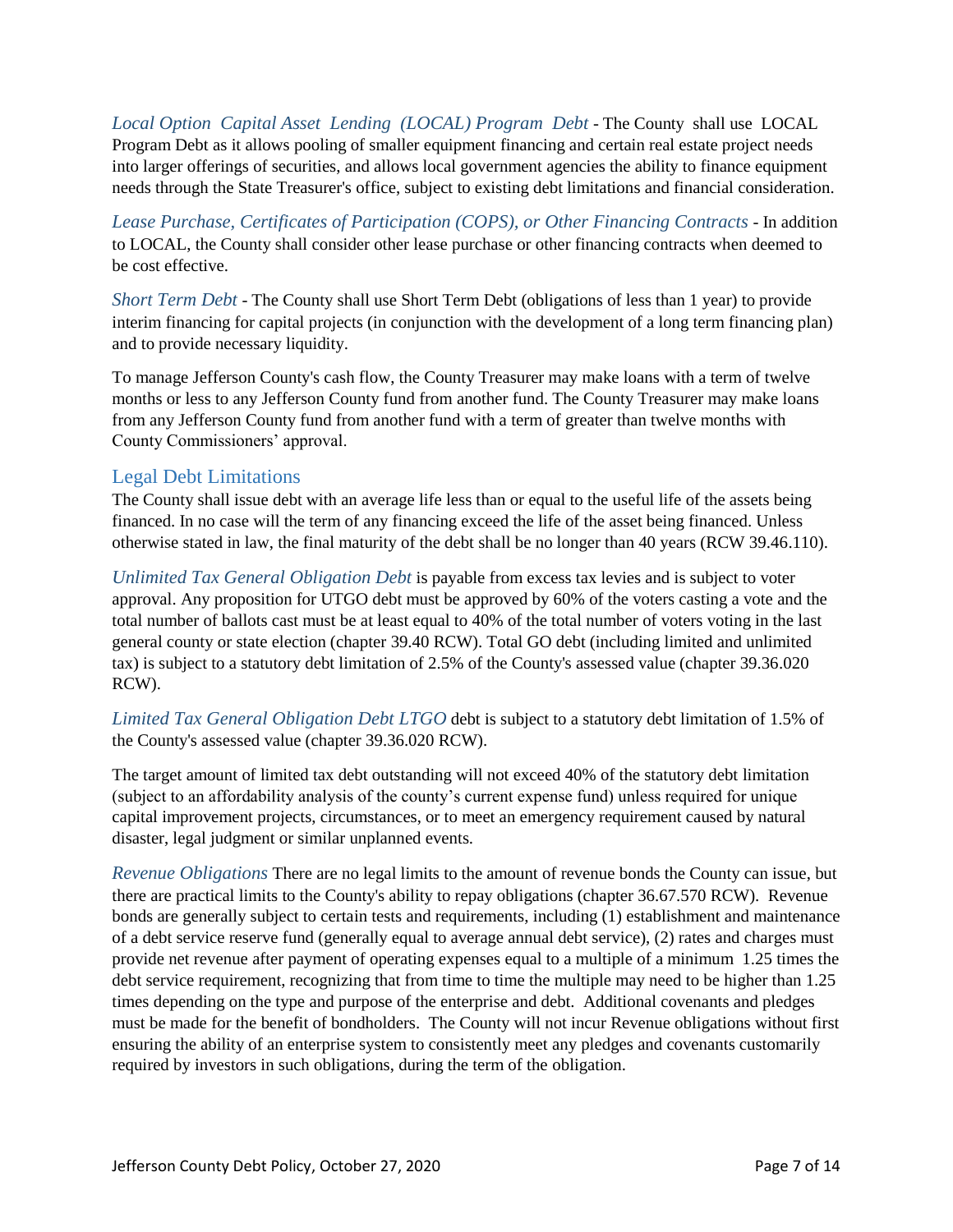<span id="page-8-0"></span>*Assessment-backed Obligations* The benefiting property owners are charged an assessment based upon a formula developed to fairly reflect the benefit received by each property owner in the assessment district. In the event of annexation of property from the County, the property owners will still be responsible for payment of assessments. There are detailed statutes for the formation of assessment districts and assessing property, which contain specific timeframes for notice and conducting public hearings (chapter 36.88 RCW). The County will form road improvement districts (RIDs) or local improvement districts (LIDs) upon petition of benefiting property owners, unless the County Commissioners determine to establish the districts by resolution.

The County Administrator and County Treasurer shall be provided with enough detail to determine the size, timing and characteristics of the project and any contribution the County is providing to the cost of the improvements. No assessment district in which there is undeveloped land, land owned by governmental entities, land designated as "open space," or a concentration of ownership in a few property owners, will be formed without review by the County's financial advisor or underwriter, and bond counsel.

<span id="page-8-1"></span>*The LOCAL Program debt* limitations are the same as for general obligations debt.

<span id="page-8-2"></span>*Lease Purchase or Other Financing Contracts debt* limitations are the same as for general obligations debt.

#### <span id="page-8-3"></span>*Short Term Obligations*

Unless otherwise justified, the County operates on a pay-as-you-go basis for operating expenses. The Treasurer is, however, authorized to issue short-term debt in order to manage the County's cash flow circumstances. The issuance of short-term debt may also be warranted if timing or other similar circumstances occur on a long-term debt issue.

In no case will notes or other obligations be entered into for the purpose of funding operating deficits without prior development and review of a long term deficit funding plan. The use of short term financing shall be evaluated by the County Treasurer and compared with the cost of internal financing or interfund loans. All interfund loan resolutions will be reviewed by the County Treasurer to ensure that the appropriate "reimbursement" language is included, the correct fund numbers are used, and to develop the appropriate debt repayment schedule.

## <span id="page-8-4"></span>Section V. Authorized Professional Services

The Finance Committee shall approve all debt related professional service contracts, unless Board approval is required by Chapter 3.55 JCC, Letting of County Contracts. Selection of authorized financial professionals may be made through a negotiated process, competitive bid process or a Request for Proposal (RFP). Contract solicitations shall include efforts to address diversity and inclusion.

The highest ethical standards shall be maintained, which shall include but not be limited to disclosure by the potential professionals of conflicts of interest, persons, firms, or corporations engaged by the professionals to promote their selection by the County, experience in providing the requested professional service, and other criteria that may apply to specific professional services. These professional services include, but are not limited to:

<span id="page-8-5"></span>*Bond Counsel* -All debt issued by the County shall include a written opinion by legal counsel affirming that the County is authorized to issue the proposed debt, that all statutory requirements have been met and a determination of the proposed debt's federal income tax status. This approving opinion and other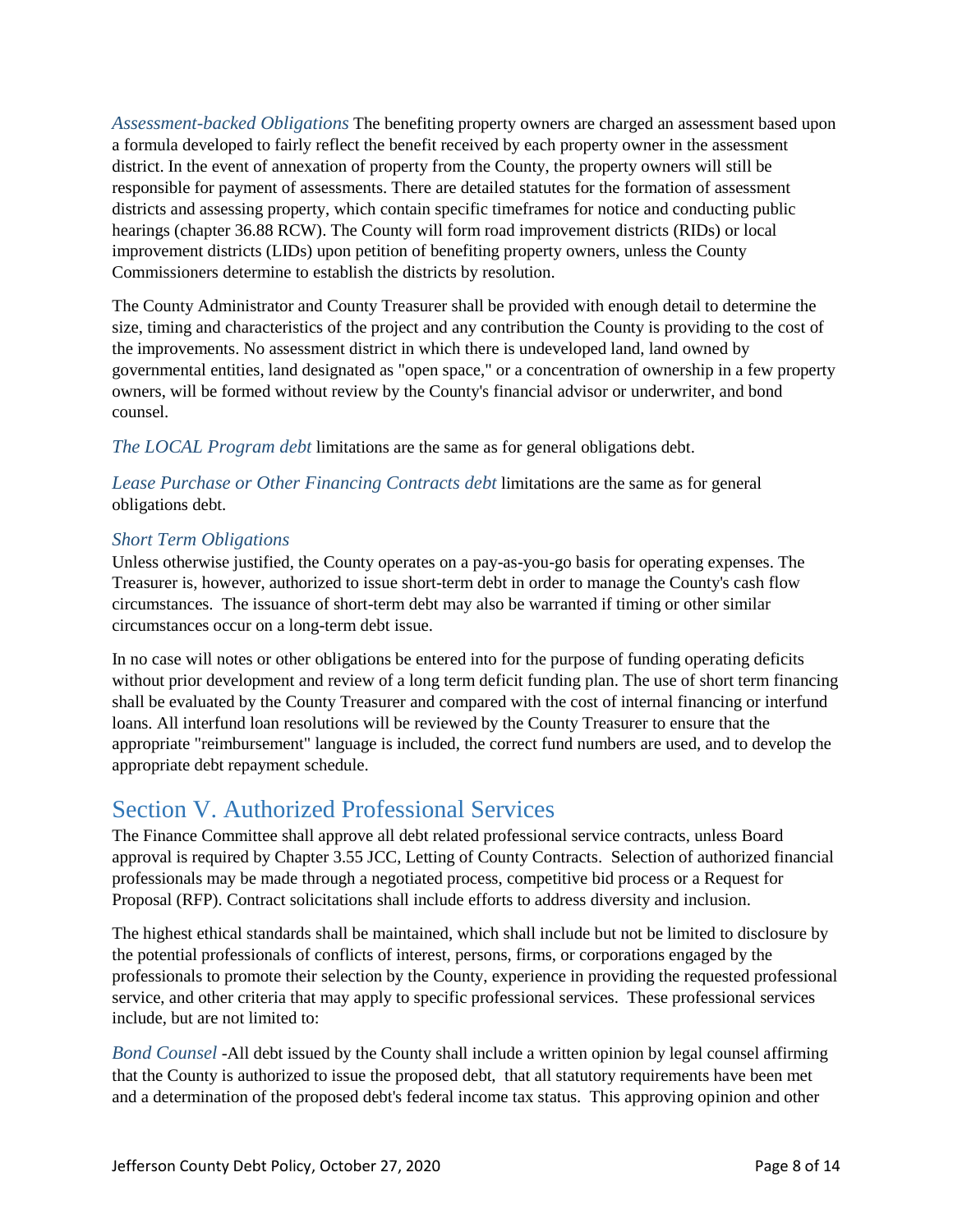documents relating to the issuance of debt shall be prepared by a nationally recognized legal firm with extensive experience in public finance and tax issues. The firm selected as bond counsel will be expected to provide the full range of legal services required in connection with the successful issuance and delivery of the bond issues and on-going legal services related to the bond issue. Bond Counsel will be appointed by the Prosecuting Attorney working with the County Treasurer to serve as special prosecutor per RCW 36.27.040.

<span id="page-9-0"></span>*Financial Advisor* - If the County Treasurer determines that it is in the best interest of the County to hire a financial advisor, then the County Treasurer shall select a financial advisor consistent with the County's general authority to contract. The financial advisor shall have comprehensive municipal debt experience, including debt structuring and pricing of municipal securities. The County requires that the financial advisor act in compliance with the MSRB's Rule G-23 (activities of Financial Advisors).

<span id="page-9-1"></span>*Underwriter (or Placement Agent)* - For negotiated sales, the County Treasurer will select an underwriter, consistent with the County's general authority to contract, taking into account the type of issue, experience offered and other relevant criteria. The selection of underwriter may be for an individual bond issue, series of financings, or a specified time period, as determined by the County Treasurer. The underwriter shall have sufficient capitalization and experience to serve as underwriter for the County.

<span id="page-9-2"></span>*Fiscal Agent* - The County Treasurer will appoint the Fiscal Agent (chapter 39.44.130 RCW) and may, at his/her sole discretion, serve as registrar for very small issues or those privately placed with investors. Neither the County or special purpose districts can obligate the County Treasurer to serve as registrar without prior written approval of the Treasurer.

<span id="page-9-3"></span>*Other Service Providers* - other professional services such as verification agent, escrow agent or arbitrage rebate calculation firm shall be appointed by the County Treasurer, and are considered incidental to undertaking the issuance of debt.

## <span id="page-9-4"></span>Section VI. Debt Issuance

<span id="page-9-5"></span>*Maturity Structure* -In no case will the term of any financing exceed the life of the asset being financed. The term of financing shall also take into account the repayment source when one is specifically identified.

Debt issued by the County should be structured to provide level annual debt service, although assessmentbacked bonds may use equal annual principal. Certain debt supported by a unique revenue stream may be structured to match the revenue stream. Deferring the repayment of principal should be avoided except in select instances where it will take a period of time before project revenues are sufficient to pay debt service.

<span id="page-9-6"></span>*Method of Sale* - The County Treasurer shall determine the method of sale best suited for each issue of debt. Possible methods of sale are described below.

<span id="page-9-7"></span>*Competitive Sale* - If the County decides on a competitive sale of County debt, it will require a Commissioner resolution authorizing the issuance and sale of debt, and terms and conditions of sale.

If County debt is issued by competitive bid it will be sold to the bidder proposing the lowest true interest cost to the County, provided the bid meets all other requirements. A Commissioner resolution will direct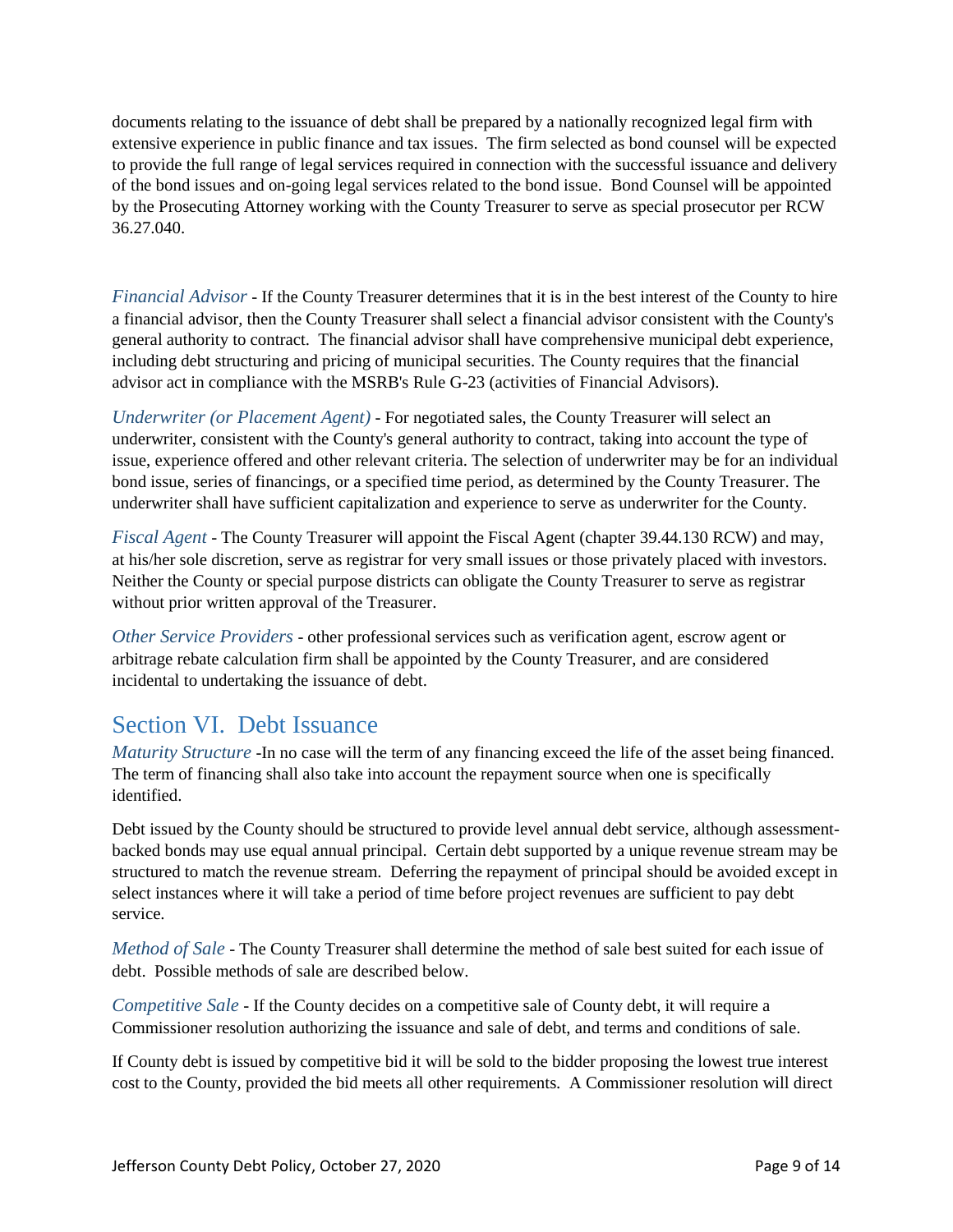the County Treasurer to accept the winning bid and to complete the issuance and delivery of the duly authorized debt.

<span id="page-10-0"></span>*Negotiated Sale* - The Finance Committee or the County Treasurer may recommend negotiation of the terms and conditions of the sale for large or complex transactions or for the refunding of debt, when in the best interest of the County. The County Treasurer, working with the Finance Committee, and bond counsel, shall be responsible for the negotiations. Any negotiated sale of County debt will require Commissioner resolution.

Negotiation of terms and conditions occurs on all issues of negotiable sales. Guidelines will be based on prevailing terms and conditions in the marketplace for comparable issuers.

Following the execution of a purchase contract, the lead underwriter will comply with all Municipal Securities Rulemaking Board regulations governing order priorities and allocations, and submit to the Treasurer a complete and timely account of all orders, allocations, and underwriting activities related to the sale of County debt under its management.

<span id="page-10-1"></span>*Private Placement* - The County Treasurer may deem it appropriate, in order to minimize the costs and risks of the County's debt issue, to sell the County's debt obligations through a private placement or limited public offering.

<span id="page-10-2"></span>*Credit Enhancement* - For some bond issues, the County may consider the use of credit enhancement. Credit enhancement will only be used when the projected present value benefit is greater than the cost of insurance. The projected present value benefit will be determined by comparing the expected interest cost for the financing both with and without insurance, when discounted by the expected interest rate on the bonds.

For insured debt, the County will not purchase more than one bond rating unless required. For competitive bond sales, the County may make insurance available at the option and expense of bidders. Bidders may choose to purchase additional bond ratings at their own expense.

## <span id="page-10-3"></span>Section VII. Refunding Obligations

The County Treasurer shall continually review the County's outstanding debt and recommend issues for refunding as market opportunities arise. Debt shall be refinanced only for the purpose of achieving debt service savings, unless required to achieve specific debt management goals of the County.

The County will not refinance debt for the purpose of deferring scheduled debt service, unless unique circumstances are present. The County is aware that refinancing for the purpose of deferring debt service may have an impact on its credit rating.

<span id="page-10-4"></span>*Advance refunding* transactions may be completed when net present value savings equal at least 3.5% of the amount of debt being refunded. Advance refunding transactions are those undertaken in advance of the first date on the refunded debt can be called for optional redemption, and require the establishment of an escrow account for the defeasance of the refunded debt. All costs incurred in completing the refunding shall be taken into account when determining the net present value savings.

<span id="page-10-5"></span>*Current refunding* transactions shall be considered whenever possible. Current refunding transactions are those undertaken up to 90 days prior to or after the call date on outstanding debt, and provide for immediate redemption and replacement of refunded debt. The savings level for a current refunding should take into account the number of years remaining on the bonds, within the following general guidelines: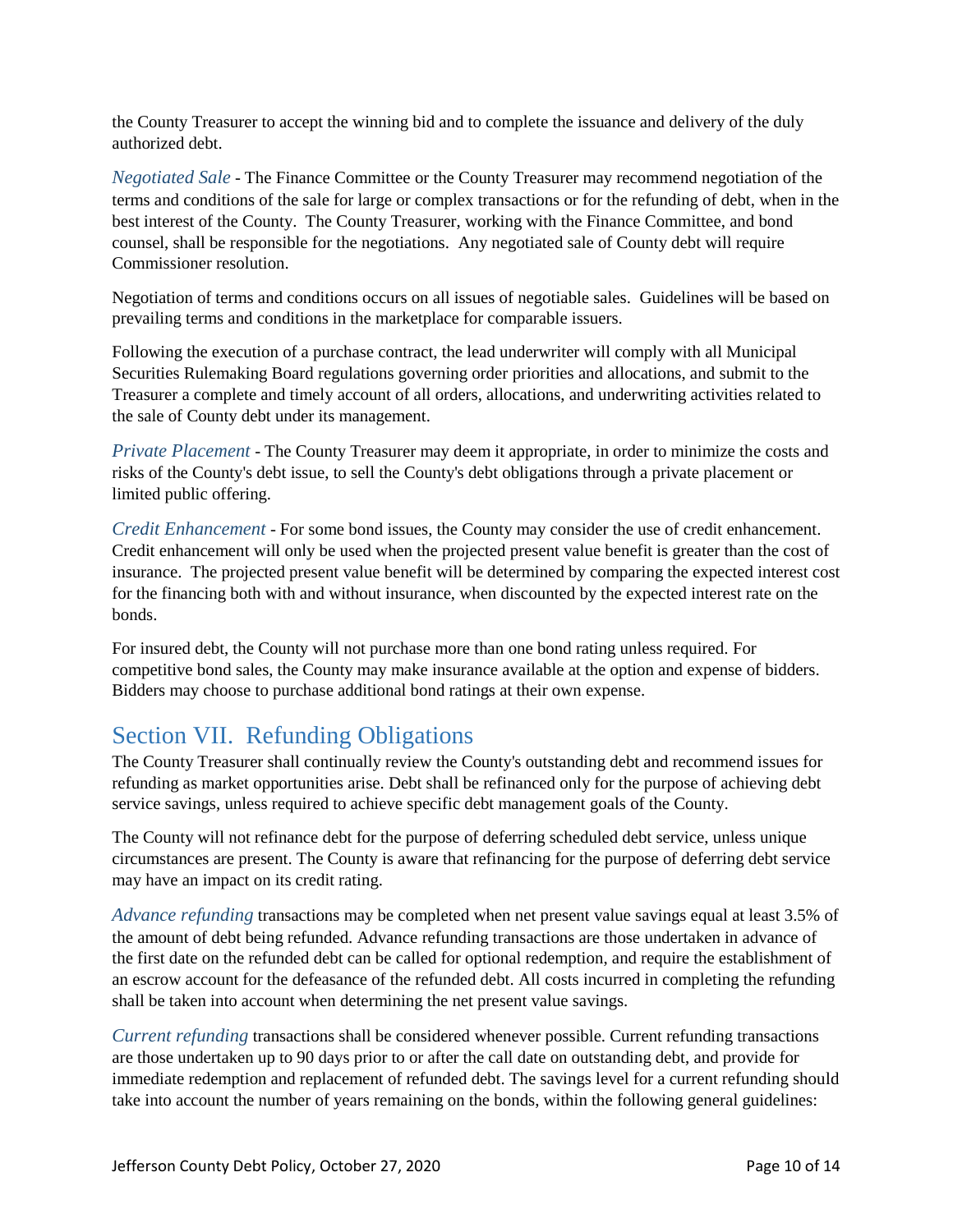| Years Between Call Date | Present Value         |
|-------------------------|-----------------------|
| and Final Maturity      | <b>Savings Target</b> |
| $1-2$ years             | 1%                    |
| 3-4 years               | 2%                    |
| 5-6 years               | 3%                    |
| 7-8 years               | 4%                    |
| 9 plus years            | 5%                    |

The County may purchase its bonds in the open market for the purpose of retiring the obligations, when cost effective.

## <span id="page-11-0"></span>Section VIII. Other Duties and Obligations

<span id="page-11-1"></span>*Investment of Bond Proceeds* - Each Bond Resolution will provide for establishment of funds and accounts, which will be designated in advance by the county Treasurer. The County Administrator will give direction to the County Treasurer on the length of time bond proceeds are to be invested. Investments will be made, in accordance with the Jefferson County Investment Policy and procedures established by the County Treasurer.

<span id="page-11-2"></span>*Arbitrage and Tax Law Requirements* - Prior to any debt issuance, the County Administrator shall be provided with, or shall prepare, a schedule that shows the expected timing and amount of expenditures to be made from the project fund. This schedule will be provided to Bond Counsel for use in developing an Arbitrage Certificate.

The County Treasurer shall be responsible for compliance with arbitrage reporting and will keep records of investment of bond proceeds and bond funds sufficient to develop calculations required for compliance with arbitrage and other tax law requirements and may retain the services of a qualified professional firm to provide computations relating to potential arbitrage liability of the County.

The County Administrator shall be responsible for compliance with any other tax law requirements.

#### <span id="page-11-3"></span>*Disclosure Documents*

*Primary market disclosure* - The County Administrator and County Treasurer will serve as the focal point for information requests relating to official statements to be used in the initial offering of the County's bonds or notes. The County Administrator or County Treasurer will request from relevant departments, information required for disclosure to investors and rating agencies. Each department bears responsibility for the information provided for use in the County's official statements.

The Board of County Commissioners will be provided with a copy of the official statement for each issue of debt, and the Chair of the Board will sign a statement attesting to the accuracy and completeness of the information therein.

*Secondary market disclosure* -The County Administrator and/or Finance Manager and County Treasurer shall review any proposed undertaking to provide secondary market disclosure, and will provide secondary market disclosure annually, if the County has contracted to provide any.

*Financial Updates and Budget Reports* – Monthly budget reports showing the current status of revenues and expenditures will be prepared and distributed to appropriate legislative, staff and management personnel in a timely manner and made available for public inspection.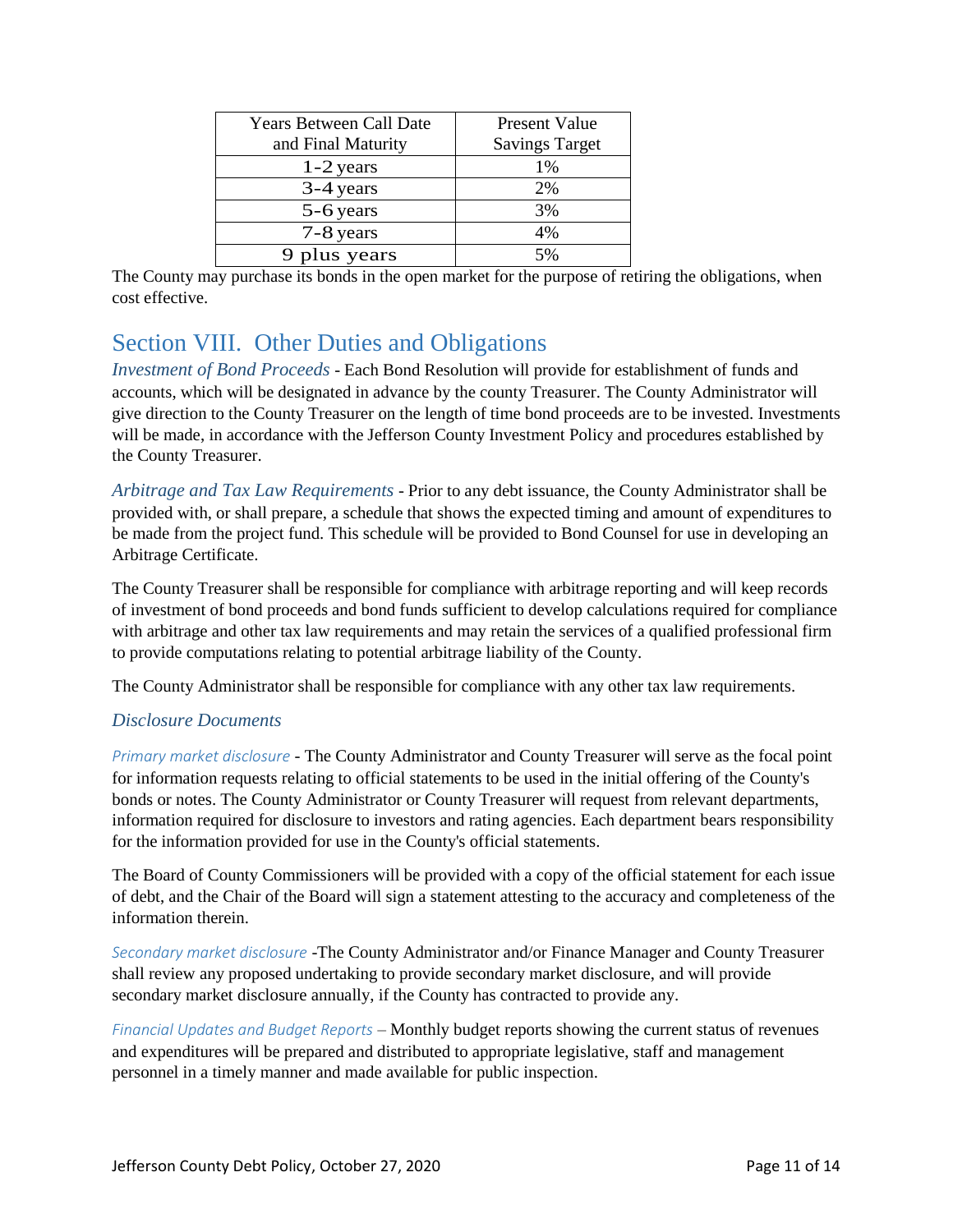Monthly financial updates will be presented to the County Commissioners showing current debt and investment balances and activity.

#### **Derivative Products**

No derivative products will be utilized unless permitted by law, and not without prior County Commissioners' approval. No derivative products shall be utilized without an analysis by an independent financial advisor. No derivative products shall be used for the purpose of interest rate speculation.

#### **Bond Users Clearinghouse**

The County Treasurer shall ensure that the Bond Users Clearinghouse receives municipal bond information for all debt sold as provided by chapters 39.44.200 through 39.44.240 RCW and Chapter 365-130 WAC. The information requested by RCW 39.44.210 includes but is not limited to: the par value of the bond issue; the effective interest rates; a schedule of maturities; the purposes of the bond issue; cost of issuance information; and the type of bonds that are issued.

Approved and adopted this 28<sup>th</sup> Day of July, by the Jefferson County Finance Committee.

Staci Cl

Stacie Prada, Chair of Finance Committee and County Treasurer

Lann Canal

Rose Ann Carroll, Secretary Finance Committee and County Auditor

Greg Brotherton, Member of Finance Committee and Chair of County **Board of Commissioners**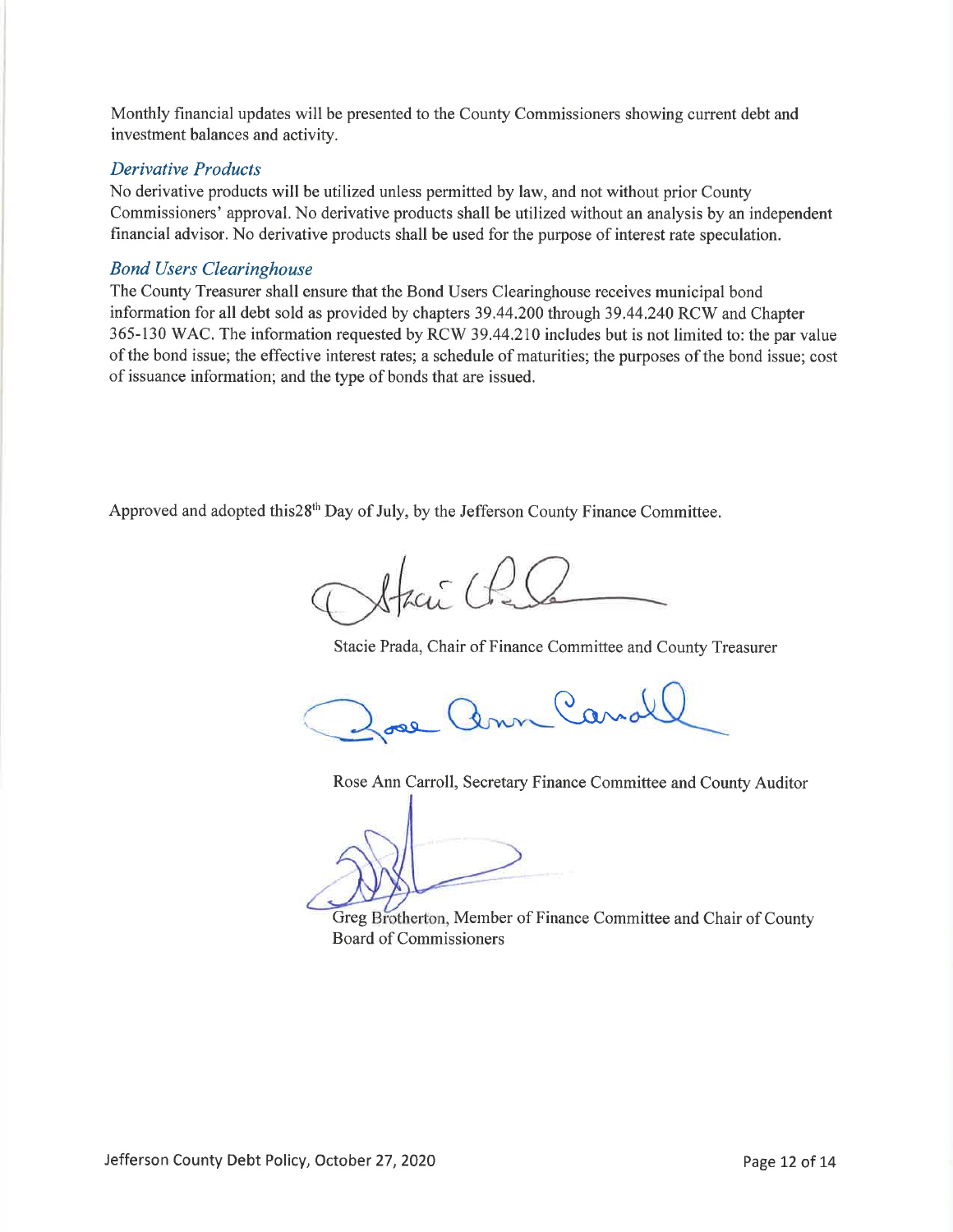## <span id="page-13-0"></span>Appendix A: Jefferson County – List of Reserve Recommendations

#### Adopted by Resolution 41-19 on July 22, 2019, or as may be subsequently amended by Resolution

| <b>Fund</b>                         | %      | <b>Minimum</b><br>reserve | <b>Description</b>                                                        |
|-------------------------------------|--------|---------------------------|---------------------------------------------------------------------------|
| 001-GENERAL FUND                    | 15%    |                           | 15% of Total Spending - 10% for routine short-term cyclical cash flow     |
|                                     |        |                           | needs<br>and 5% for longer term revenue stabilization                     |
| 105-AUDITOR'S O&M                   | 10%    |                           | 10% of Total Spending, excluding capital                                  |
| <b>106-COURTHOUSE FACILITATOR</b>   | N/A    |                           | None Required                                                             |
| 107-BOATING SAFETY PROGRAM          | 10%    | 10,000                    | 10% of Total Spending, or \$10,000 whichever is larger, excluding capital |
| 108-COOPERATIVE EXT. PROGRAMS       | 10%    | 32,000                    | 10% of Total Spending, or \$32,000, whichever is larger                   |
| 109-NOXIOUS WEED CONTROL            | 10%    |                           | 10% of total spending                                                     |
| 113-4-H AFTER SCHOOL                | 10%    | 10,000                    | 10% of Total Spending, or \$10,000, whichever is larger                   |
| 114-ECONOMIC DEVELOPMENT            | N/A    |                           | None Required                                                             |
| 119-JEFFCOM BOND FUND               | 5%     |                           | 5% of Debt Service Expense                                                |
| 120-CRIME VICTIMS SERVICES          | 10%    |                           | 10% of Total Spending                                                     |
| 123-JEFF CO GRANT MANAGEMENT FUND   | 10%    | 34,000                    | 10% of Total Spending, or \$34,000, whichever is larger                   |
| 125-HOTEL-MOTEL                     | 25%    |                           | 25% of Total Revenue                                                      |
| 126-H&HS SITE ABATEMENT             | N/A    |                           | None Required                                                             |
| <b>127-PUBLIC HEALTH</b>            | N/A    | 253,981                   | Minimum recommended reserve is 253,981                                    |
| 128-WATER QUALITY                   | 10%    | 171,000                   | 10% of Total Spending, or \$171,000, whichever is larger                  |
| 130-MENTAL HEALTH                   | N/A    |                           | Pass Through Fund only                                                    |
| 131-CHEMICAL DEPEND/MENTAL HEALTH   | 10%    |                           | 10% of Total Revenues                                                     |
| 135-JEFFERSON COUNTY DRUG FUND      | 10%    |                           | 10% of Total Spending                                                     |
| 136-SHERIFF DRUG INVESTIGATION      | 10%    |                           | 10% of Total Spending                                                     |
| 140-LAW LIBRARY                     | 10%    |                           | 10% of Total Spending, Excluding Capital                                  |
| 141-TRIAL COURT IMPROVEMENT         | 10%    |                           | 10% of Total Spending                                                     |
| 143-COMMUNITY DEVELOPMENT           | 10%    | 153,000                   | 10% of Total Spending, or \$153,000, whichever is larger                  |
| 147-FEDERAL FOREST TITLE III        | N/A    |                           | None Required                                                             |
| 148-JEFF CO AFFORDABLE HOUSING      | 10%    |                           | 10% of Total Spending                                                     |
| 149-HOMELESS HOUSING FUND           | 10%    |                           | 10% of Total Spending                                                     |
| 150-TREASURER'S O&M                 | N/A    |                           | None Required (RCW84.56020(08)                                            |
| 151-REET TECHNOLOGY FUND            | N/A    |                           | None Required                                                             |
| <b>155-VETERANS RELIEF</b>          | 10%    |                           | 10% of Total Spending                                                     |
| 160-WATER POLLUTION CNTRL LOAN FUND | 10%    | 67,000                    | 10% of Total Spending, or \$67,000, whichever is larger                   |
| 174-PARKS AND RECREATION            | 10%    | 64,000                    | 10% of Total Spending, or \$64,000, whichever is larger                   |
| 175-COUNTY PARKS IMPROVEMENT FUND   | N/A    |                           | Capital projects only; Fund requires no working capital                   |
| 178-POST HARVEST TIMBER MGMT RESV   | N/A    |                           | Special Projects only, Based on prefunding expenses                       |
| <b>180-COUNTY ROADS</b>             | 25%    |                           | 25% of Operating Expenses, excluding capital                              |
| 181-EMERGENCY ROAD RESERVE          | N/A    |                           | Emergency Projects only, based on prefunding                              |
| <b>183-FACILITIES MANAGEMENT</b>    | 10%    | 66,000                    | 10% of Total Spending, or \$66,000, whichever is larger                   |
| 185-FLOOD/STORM WATER MANAGEMENT    | N/A    |                           | Capital projects only; Fund requires no working capital                   |
| 186-BRINNON FLOOD CONTROL SUB-ZONE  | N/A    |                           | Capital projects only; Fund requires no working capital                   |
| 187-QUILCENE FLOOD CONTROL SUB-ZONE | N/A    |                           | Capital projects only; Fund requires no working capital                   |
| 301-CONSTRUCTION & RENOVATION       | N/A    |                           | 10% of Total Spending, excluding capital                                  |
| 302-COUNTY CAPITAL IMPROVEMENT      | 50%    |                           | 50% of Annual Debt Service expense                                        |
| 306-PUBLIC INFRASTRUCTURE           | Varies |                           | Unpaid portion of approved grants                                         |
| 308-CONSERVATION FUTURES TAX        | 10%    |                           | 10% of Total Spending, excluding capital                                  |
| 401-SOLID WASTE                     | 10%    |                           | 10% of Total Spending                                                     |
| 402-SOLID WASTE POST CLOSURE        | N/A    |                           | Based on prefunding post-closure expenses                                 |
| 403-SOLID WASTE EQUIPMENT RESERVE   | N/A    |                           | Capital projects only; Fund requires no working capital                   |